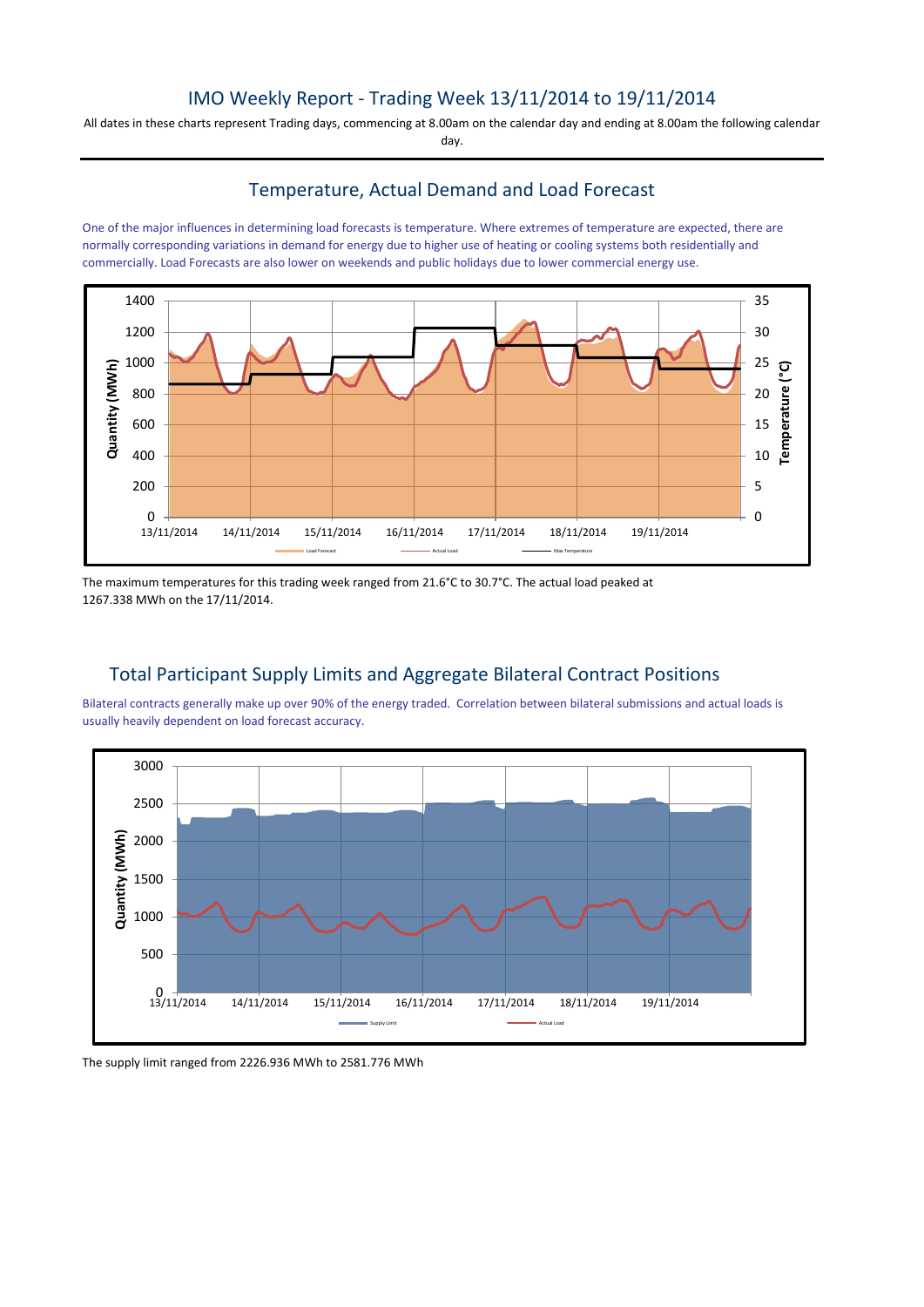#### Net Balancing Market Trades

Bilateral contracts and STEM trading are generally based on the forecast energy requirements of Participants. When the forecast requirements are higher or lower than the actual requirements for a day, this Market energy must be bought and sold in the balancing mechanism. This graph shows the estimated net balancing trades.



The majority of the balancing activity this week occurred within Balancing Demand. The maximum balancing demand for the week reached 124.496 MWh on the 19/11/2014. The maximum balancing supply for the week reached -139.263 MWh on the 13/11/2012.

## Total Traded Energy

This chart represents a comparison between the total net energy that is traded in Bilateral Contracts, the STEM and the balancing mechanism. Balancing Supply represents cases in which the total contract position is greater than the demand and customers must supply energy back to balancing. Balancing Demand represents cases in which the total contract position is less than the demand and customers must purchase energy from balancing.



Total balancing supply equalled -5645.968 MWh whereas total balancing demand equalled 11230.01 MWh. The Total STEM Traded quantity was 14088.139 MWh, with the STEM Clearing Quantity ranging between 13.329 MWh and 134.33 MWh.